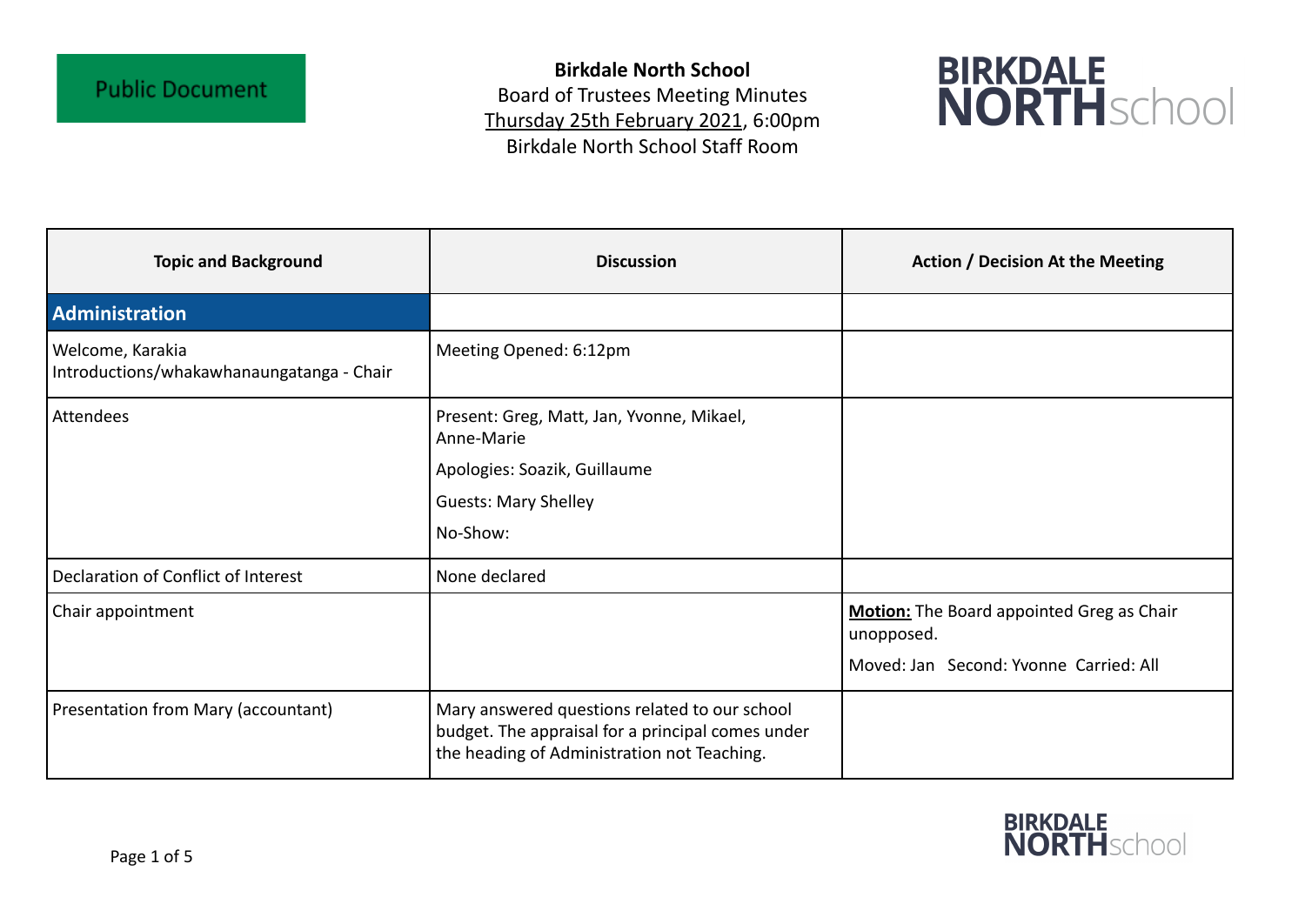|                                                                                                                        | There are areas in the budget such as Salary and<br>Property that can cause confusion. Mary makes<br>notes in her Financial Reports to clarify any areas<br>that might need clarification. |                                                                                                                                                                                                                                    |
|------------------------------------------------------------------------------------------------------------------------|--------------------------------------------------------------------------------------------------------------------------------------------------------------------------------------------|------------------------------------------------------------------------------------------------------------------------------------------------------------------------------------------------------------------------------------|
| <b>Approval of Previous Minutes</b>                                                                                    | Minutes to be approved:                                                                                                                                                                    | Motion: That the minutes from the meeting held<br>on 17th December 2020 be passed as true and<br>correct.<br>Moved: Greg Second: Carried: All                                                                                      |
| Approval of previous in-committee minutes                                                                              | Minutes to be approved:<br>These minutes were previously signed-off but not<br>minuted                                                                                                     | Motion: That the minutes from the in-committee<br>meeting held on:<br>30th July 2020<br>24th September 2020<br>19th November 2020<br>be passed as true and correct.<br>Moved: Greg Second: Carried: All                            |
| <b>Financial Report - 10 minutes</b><br>Monthly review of the financial report, financial<br>statements and creditors. |                                                                                                                                                                                            | Motion: That all lawful creditors be paid and that<br>the financial report for November 2020 be<br>approved.<br>Moved: Greg Second: Carried: All                                                                                   |
| Playground funding from the Lion Foundation                                                                            | The spider frame area will be developed and built<br>with the grant received from the Lion Foundation.                                                                                     | Motion: That the Board approve that the \$50,000<br>grant from the Lion Foundation is used to upgrade<br>the spider-web playground as per the plan<br>submitted to the Lion Foundation.<br>Moved: Matt Second: Mikael Carried: All |

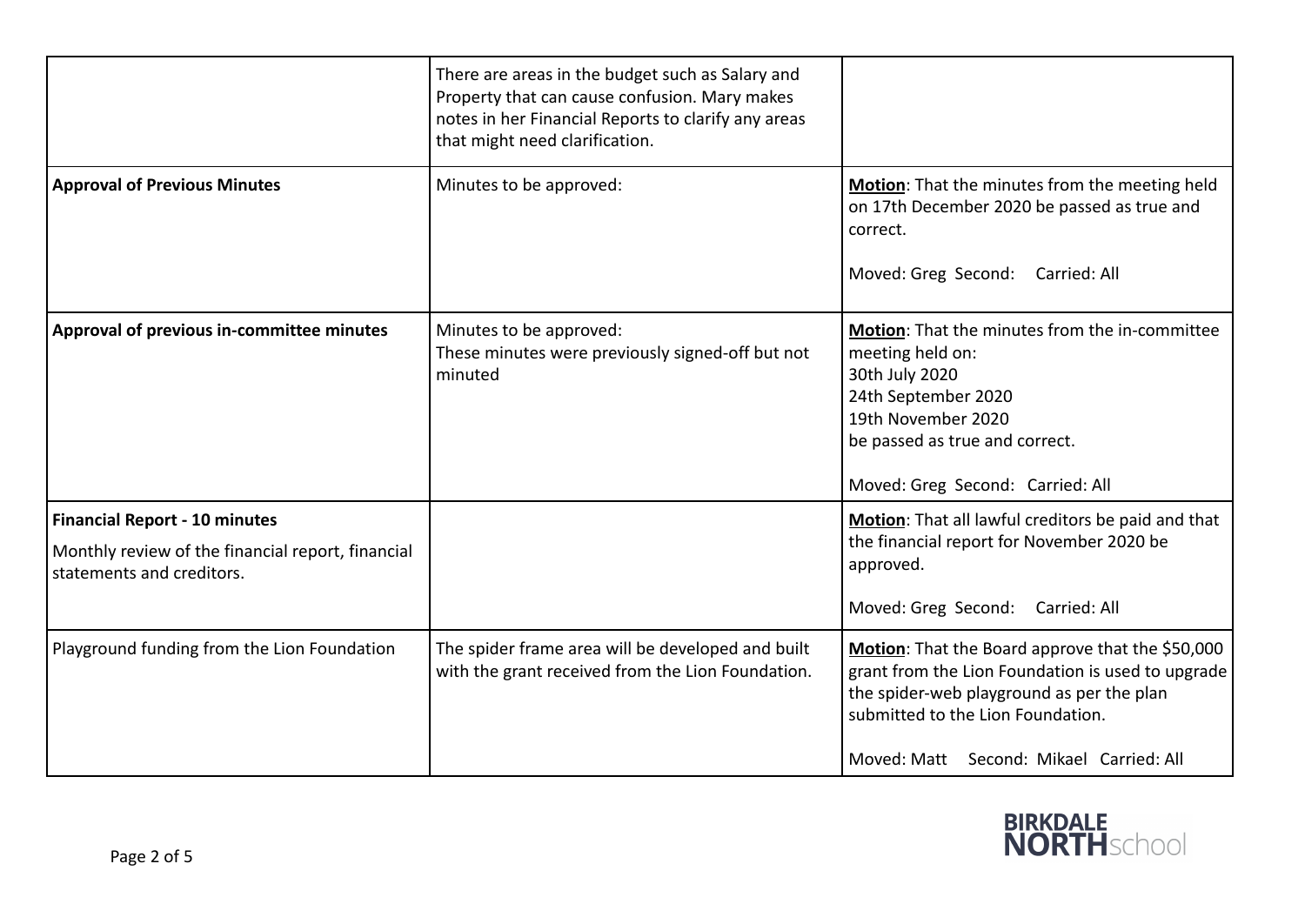| Principal                                                            |                                                                                                                                                                                                                                                                                                                                                                                                                                                                                               |                                                                                            |
|----------------------------------------------------------------------|-----------------------------------------------------------------------------------------------------------------------------------------------------------------------------------------------------------------------------------------------------------------------------------------------------------------------------------------------------------------------------------------------------------------------------------------------------------------------------------------------|--------------------------------------------------------------------------------------------|
| <b>Principal's Report - 10 minutes</b><br>Monthly Principal's Report | Jan talked to her report.                                                                                                                                                                                                                                                                                                                                                                                                                                                                     | Motion: That the Principal's report be adopted.<br>Moved: Yvonne Second: Matt Carried: All |
| <b>Strategic Decisions/Policy</b>                                    |                                                                                                                                                                                                                                                                                                                                                                                                                                                                                               |                                                                                            |
| Item<br>Charter approval.                                            | Consultation for developing our local curriculum -<br>discussion of the consultation process.<br>The preparation of these documents represents a<br>significant amount of work by the Senior<br>Management team (Jan and Anne-Marie). The Board<br>expressed their thanks.<br>Cohort tracking compares the results for the same<br>students over two years. The cohort tracked<br>students have been at the school throughout the<br>time period from one year to the next. (2019 to<br>2020) | Motion: That the Board approves the Annual<br>Plan.<br>Moved: Greg Second:<br>Carried: All |
| <b>Strategic Discussion</b>                                          | Exploration of special issue or project (e.g. budget, principal performance agreement/ appraisal, delegations)                                                                                                                                                                                                                                                                                                                                                                                |                                                                                            |
| Item<br>AoV                                                          | Covered above                                                                                                                                                                                                                                                                                                                                                                                                                                                                                 |                                                                                            |
| <b>Health and Safety</b>                                             |                                                                                                                                                                                                                                                                                                                                                                                                                                                                                               |                                                                                            |
| Any issues to raise?                                                 | Tiles in the Hall on the roof.<br>Crossing the road without using the crossing - Keep<br>reminding the parents about the Road Safety<br>issues/concerns.                                                                                                                                                                                                                                                                                                                                      |                                                                                            |

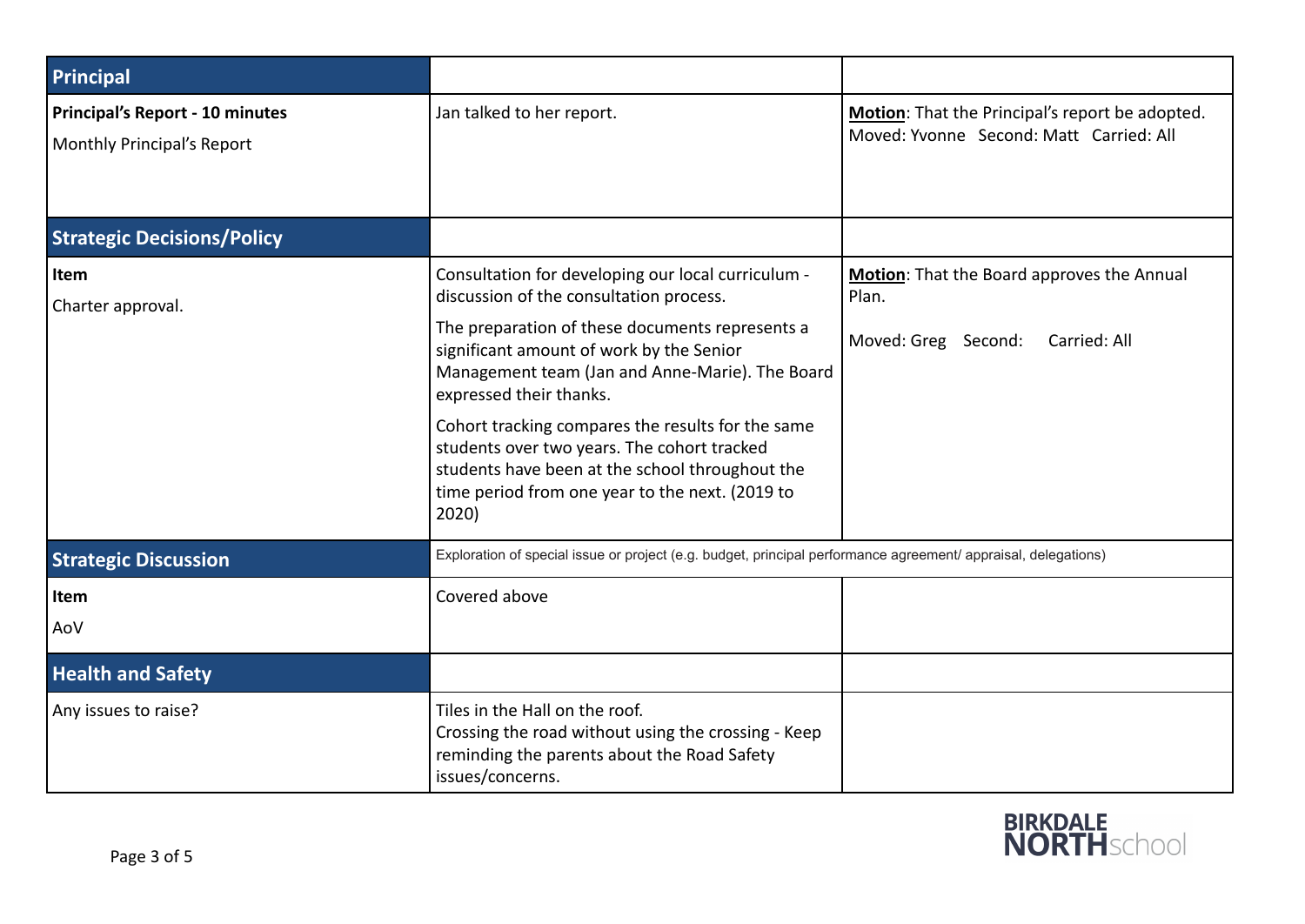| <b>General</b>                                   |                                                                                                                                                                                                                                                                                                                                                        |                                                                                                                        |
|--------------------------------------------------|--------------------------------------------------------------------------------------------------------------------------------------------------------------------------------------------------------------------------------------------------------------------------------------------------------------------------------------------------------|------------------------------------------------------------------------------------------------------------------------|
| Item<br>18 month BOT elections?                  | Discussed whether 18 month BOT elections would<br>be a good idea for BNS - We could have 18 month<br>Board elections so that 2 are elected every 18<br>months and 3 are elected in the next 18 months.<br><b>Board training</b><br>Building a working team<br>Bigger schools have used this model<br>The consensus was that midterm elections were not |                                                                                                                        |
|                                                  | a good fit for BNS at this time.                                                                                                                                                                                                                                                                                                                       |                                                                                                                        |
| Item<br>Chair appointment mid-year?              | The Board members present liked the idea of mid<br>year Chair appointment.<br>This would make each term a year between<br>appointments. Currently, it is 6 months, then one<br>year, and a year and a half for the final term.                                                                                                                         | <b>Action:</b> Propose a motion at the first meeting<br>after the next BoT elections to appoint a chair<br>every June. |
| Item<br>Sub-committee for community consultation | Discuss this next meeting.                                                                                                                                                                                                                                                                                                                             |                                                                                                                        |
| In-committee (When required)                     |                                                                                                                                                                                                                                                                                                                                                        |                                                                                                                        |
| No in-committee this meeting                     |                                                                                                                                                                                                                                                                                                                                                        |                                                                                                                        |
| <b>Action Tracking</b>                           | Review of the Board Activity Tracker                                                                                                                                                                                                                                                                                                                   |                                                                                                                        |
|                                                  |                                                                                                                                                                                                                                                                                                                                                        |                                                                                                                        |